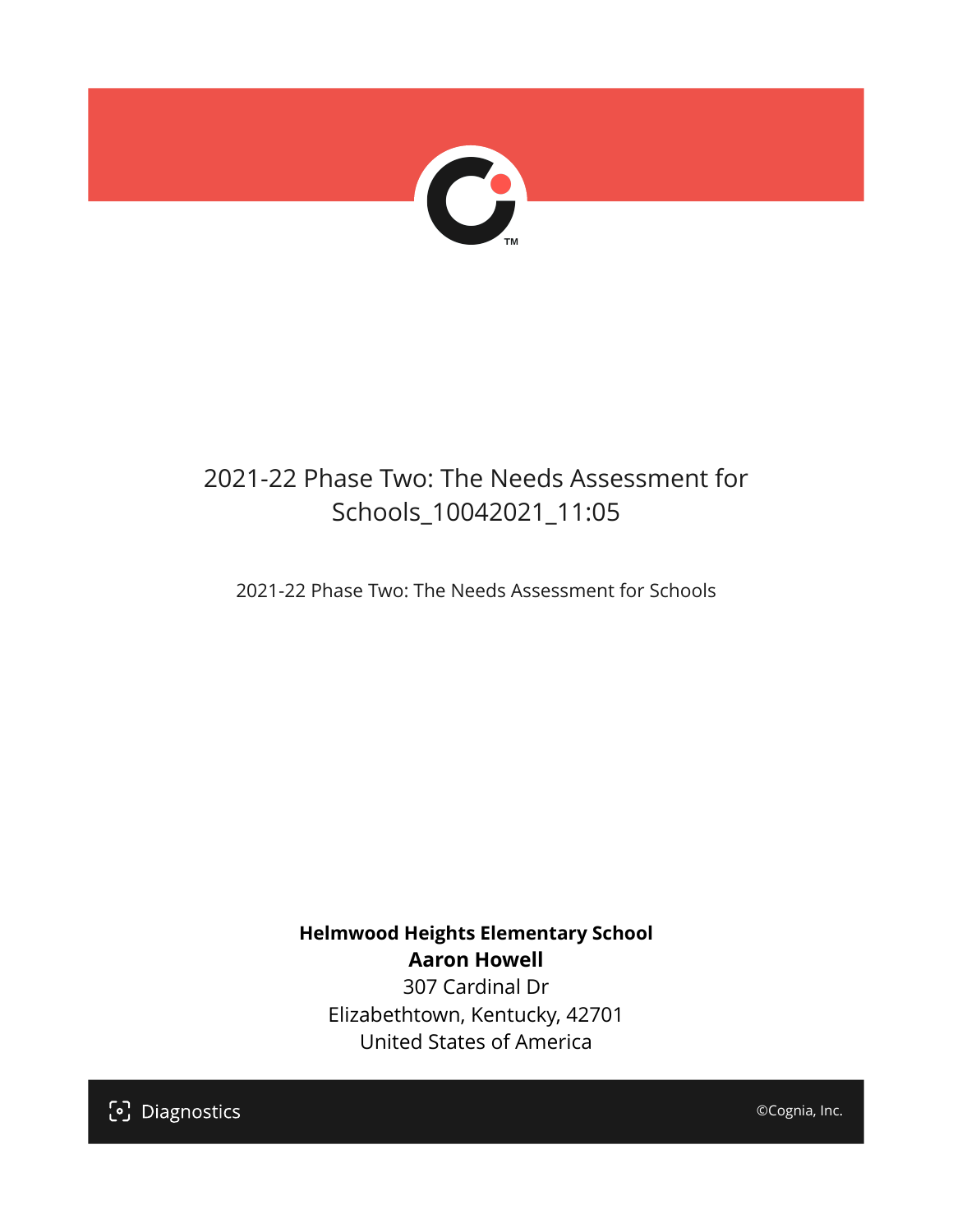2021-22 Phase Two: The Needs Assessment for Schools - 2021-22 Phase Two: The Needs Assessment for Schools\_10042021\_11:05 - Generated on 02/17/2022 Helmwood Heights Elementary School

#### **Table of Contents**

| 2021-22 Phase Two: The Needs Assessment for Schools Understanding Continuous Imp 3 |  |
|------------------------------------------------------------------------------------|--|
| Attachment Summary                                                                 |  |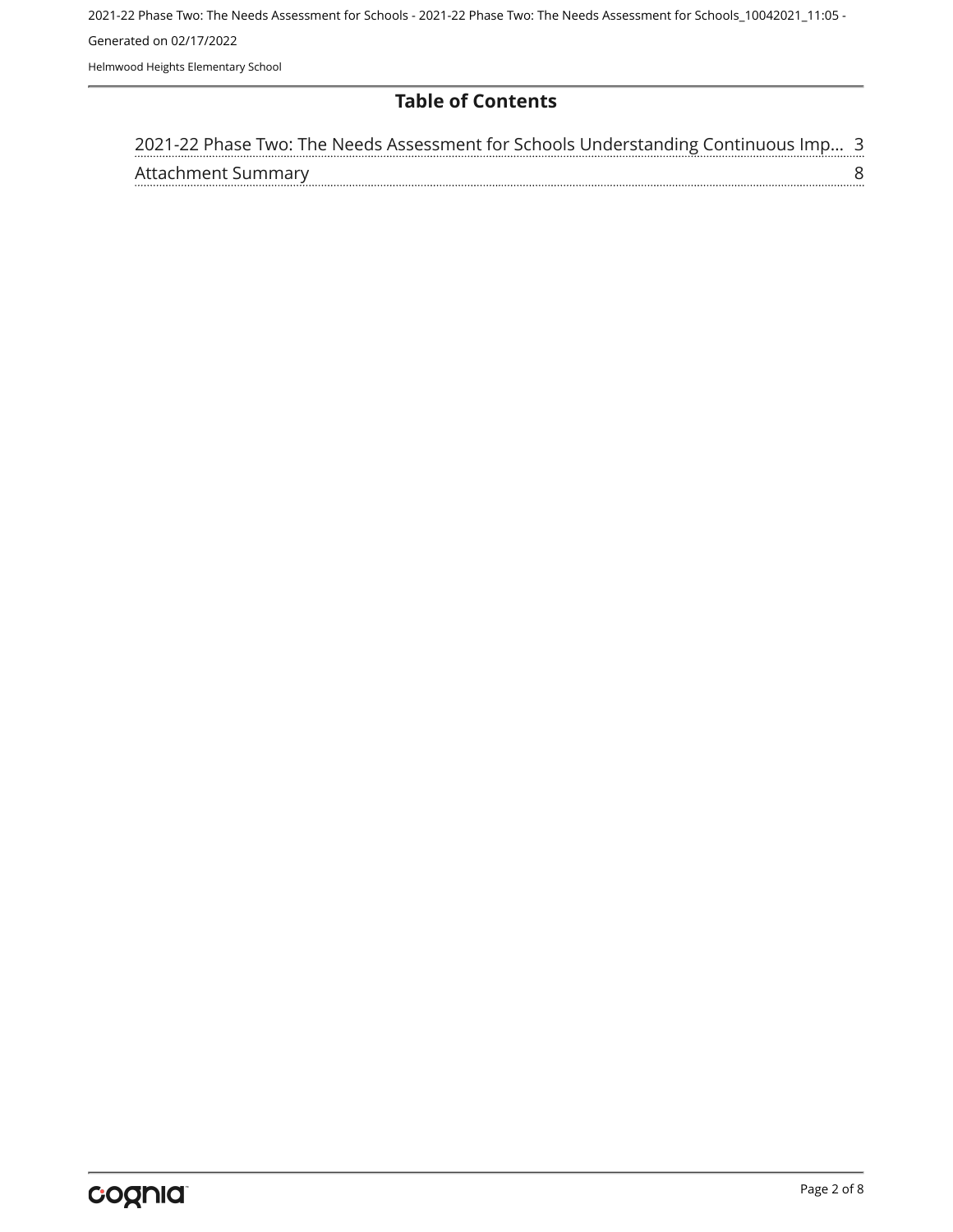Helmwood Heights Elementary School

### <span id="page-2-0"></span>**2021-22 Phase Two: The Needs Assessment for Schools Understanding Continuous Improvement: The Needs Assessment for Schools**

The Needs Assessment Diagnostic will facilitate the use of multiple sources of data to determine the current reality and establish a foundation for decision-making around school goals and strategies. Once completed, the diagnostic will lead to priorities to be addressed in the comprehensive school improvement plan to build staff capacity and increase student achievement. The needs assessment is to be conducted annually as an essential part of the continuous improvement process and precedes the development of strategic goals (i.e. desired state).

While the focus of continuous improvement is student performance, the work must be guided by the aspects of teaching and learning that affect performance. An effective improvement process should address the contributing factors creating the learning environment (inputs) and the performance data (outcomes).

The needs assessment provides the framework for all schools to clearly and honestly identify their most critical areas for improvement that will be addressed later in the planning process through the development of goals, objectives, strategies and activities. 703 KAR 2:225 requires, as part of continuous improvement planning for schools, each school to complete the needs assessment between October 1 and November 1 of each year and include: (1) a description of the data reviewed and the process used to develop the needs assessment; (2) a review of the previous plan and its implementation to inform development of the new plan; and, (3) perception data gathered from the administration of a valid and reliable measure of teaching and learning conditions.

#### Protocol

1. Clearly detail the process used for reviewing, analyzing and applying data results to determine the priorities from this year's needs assessment. Include names of school councils, leadership teams and stakeholder groups involved, a timeline of the process, the specific data reviewed, and how the meetings are documented.

Once the data is released in late September, it is shared and covered with teachers whole group, small group PLCs, and within data specific committees, such as our Curriculum Committee, Technology Committee, Programming Committee, and Professional Development Committee. Data is also shared and input sought with my SBDM council at the October meeting. As well, data is discussed with the district leadership team in which initial plans, trends, and interventions are discussed. Within PLCs, we look at grade level specific data in early October. Minutes are taken and shared within our school google drive.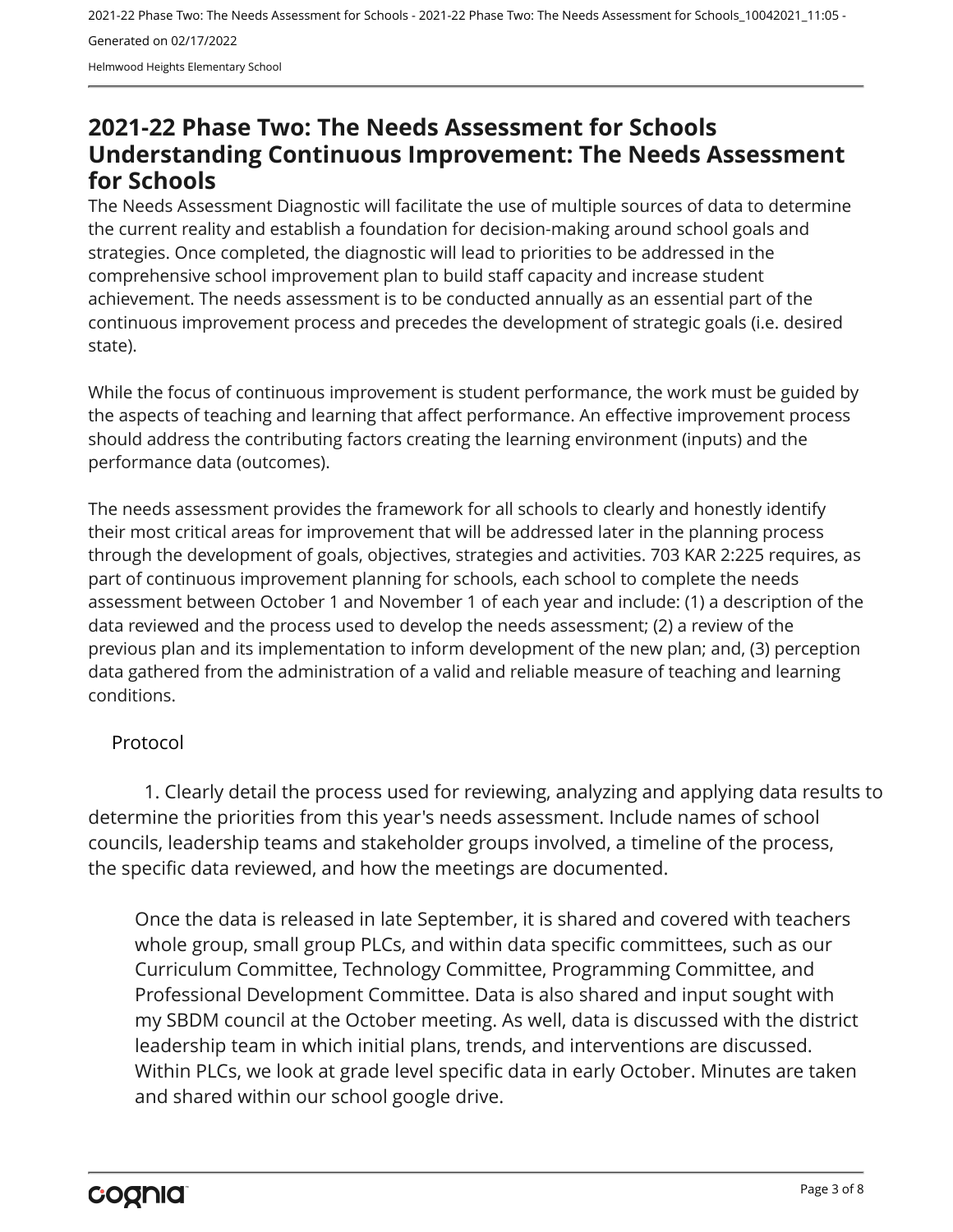Helmwood Heights Elementary School

#### Trends

2. Analyzing data trends from the previous two academic years, which academic, cultural and behavioral measures remain significant areas for improvement?

#### **Example of Trends**

- The number of behavior referrals increased from 204 in 2019-20 to 288 in 2020-21.

- From 2018 to 2020, the school saw an 11% increase in novice scores in reading among students in the achievement gap.

\*The number of behavior referrals decreased from 279 in 19-20 to 72 in 20-21, due in large part to the Covid-19 Pandemic. \*Math scores dropped from 43.9 in 2019 to 26.9 in 2021. \*Reading scores dropped from 54 in 2019 to 42.1 in 2021. \*Science scores rose from 23.4 in 2019 to 24.7 in 2021, however, they are still low.

#### Current State

3. Plainly state the current condition of the school using precise numbers and percentages as revealed by multiple sources of outcome data. Cite the source of data used.

#### **Example of Current Academic State:**

- Thirty-four percent (34%) of students in the achievement gap scored proficient on KPREP Reading.

- Fifty-four percent (54%) of our students scored proficient in math compared to the state average of 57%.

#### **Example of Non-Academic Current State:**

- Teacher attendance rate was 84% for the 2020-21 academic year.

- Survey results and perception data indicated 62% of the school's teachers received adequate professional development.

\*42.1% of students scored proficient/distinguished compared to 39.5% of the state average in KPREP Reading. \*26.9% of students scored proficient/distinguished compared to 31.4 % of the state average in KPREP Math. \*56.1% of students scored proficient/distinguished compared to 39.8% of the state average in KPREP On Demand Writing. \*24.7% of students scored proficient/distinguished compared to 25.1% of the state average in KPREP Science. \*39.1% of African-American students scored novice in KPREP Reading. \*42.4% of economically disadvantaged students scored novice in KPREP Reading. \*44% of economically disadvantaged students scored novice in KPREP Math. \*44.7% of IEP students scored novice in KPREP Math.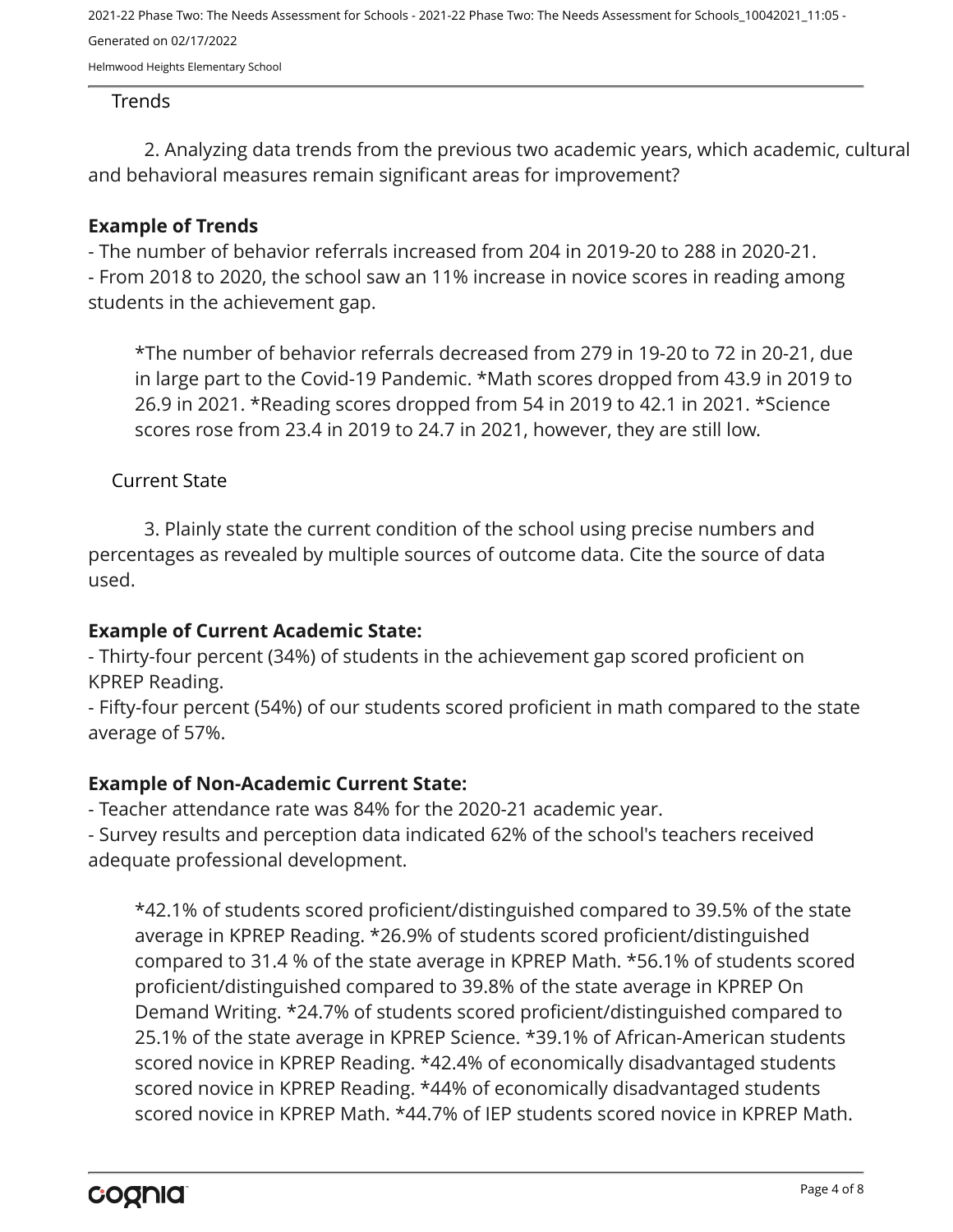Helmwood Heights Elementary School

\*32.6% of economically disadvantaged students scored novice in KPREP Science. \*66.7% of IEP students scored apprentice in KPREP Writing. \*46.7% of economically disadvantaged students scored proficient/distinguished in KPREP Writing. \*97% of students feel that Helmwood Heights is a caring place according to survey results. \*86.6% of Helmwood students feel that students respect each other's differences (gender, culture, race, religion) according to survey results. \*93.9% of Helmwood students feel that adults in the school respect student's differences (gender, culture, race, religion) according to survey results. 90.8% of Helmwood students felt good about what they learned during NTI in the 20-21 school year.

#### Priorities/Concerns

4. Clearly and concisely identify the greatest areas of weakness using precise numbers and percentages.

**NOTE:** These priorities will be thoroughly addressed in the Comprehensive School Improvement Plan (CSIP) diagnostic and template.

**Example:** Sixty-eight (68%) of students in the achievement gap scored below proficiency on the KPREP test in reading as opposed to just 12% of non-gap learners.

\*42.1% of all students scored proficient/distinguished in KPREP reading, a 11.9 point drop from the 2019 testing cycle. \*26.9% of all students scored proficient/ distinguished in KPREP math, a 17 point drop from the 2019 testing cycle. \*African-American reading proficiency dropped from 44% in 18-19 to 39.1% in 20-21. \*42.4% of economically disadvantaged students scored in the novice range for reading. \*For Math, 37.9% of females scored in the apprentice range in 20-21 KPREP Testing. \*For Math, 43.1% of males scored in the apprentice range in 20-21 KPREP Testing. \*5.3% of special needs students scored proficient/distinguished in Math, while 44.7% of students where in the novice range and 50% where in the apprentice range. \*23.7% of special needs students scored proficient/distinguished in Reading, while 63.2% scored in the novice range and 13.2% scored in the apprentice range. \*24.7% of all students scored proficient/distinguished in science, a 1.3% increase. 53.4% of students scored in the apprentice range. \*16.7% of special needs students scored proficient/distinguished in writing, while 66.7% scored in the apprentice range.

#### Strengths/Leverages

5. Plainly state, using precise numbers and percentages revealed by current data, the strengths and leverages of the school. Explain how they may be utilized to improve areas of concern listed above.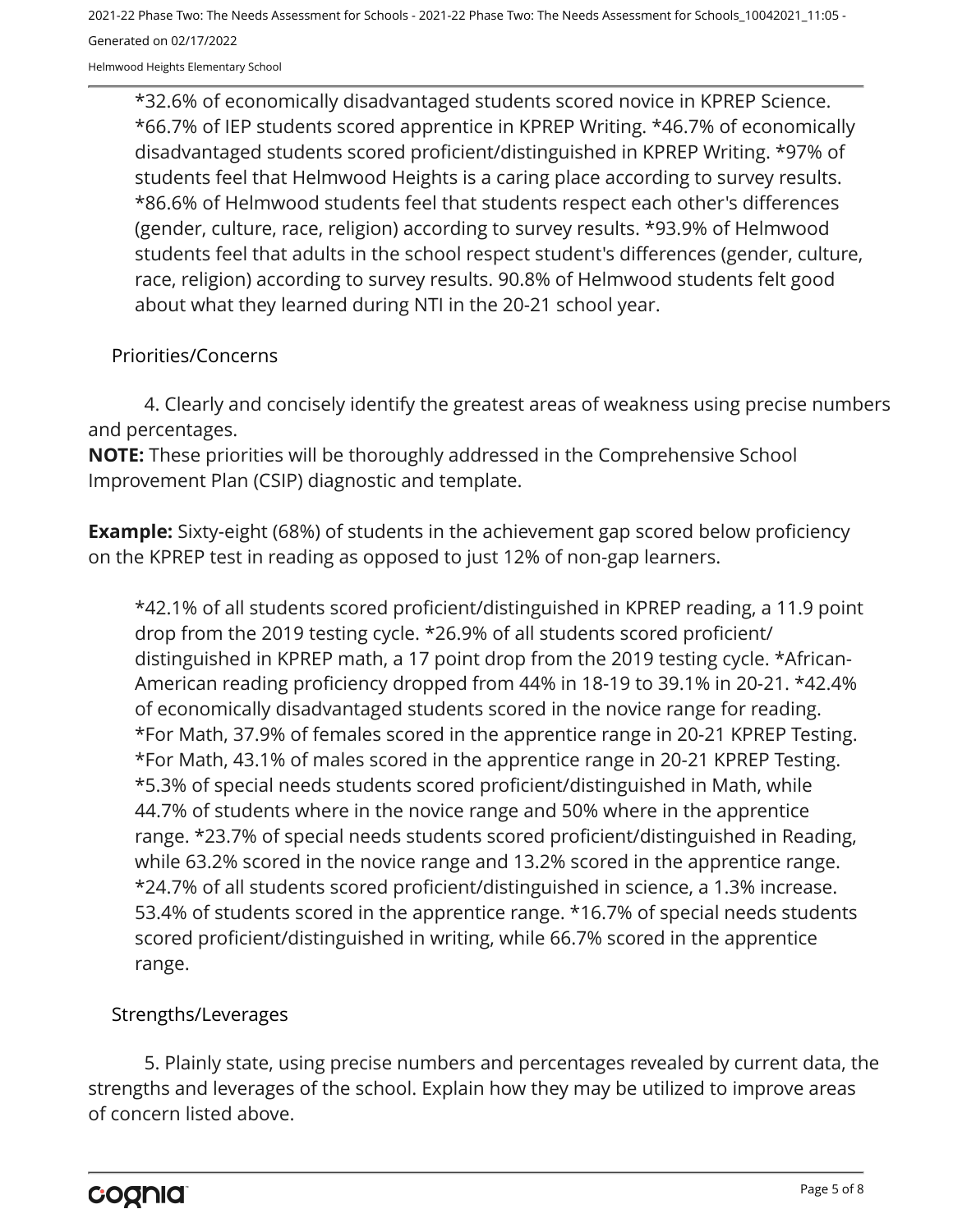Helmwood Heights Elementary School

**Example:** Reading achievement has increased from 37% proficient to its current rate of 58%. The systems of support we implemented for reading can be adapted to address our low performance in math.

\*56.1% of all students scored proficient in writing, a 1.9% increase from 2019 KPREP Testing. As well, the score is 16.3 points higher than the state elementary average. \*Reading scores (42.1%) is 2.6% higher than the elementary state average. \*Science scores were slightly lower than the state elementary average, 24.7% compared to 25.1%. However, 53.4% of fourth grade students scored apprentice, within 1 or 2 questions of proficiency. \*75% of Hispanic students scored apprentice or higher on the reading KPREP test, while 37.5% scored proficient. \*50% of special needs students scored apprentice in KPREP Math, all within 3 questions of proficiency.

Evaluate the Teaching and Learning Environment

6. Consider the processes, practices and conditions evident in the teaching and learning environment as identified in the six Key Core Work Processes outlined below:

[KCWP 1: Design and Deploy Standards](https://education.ky.gov/school/csip/Documents/KCWP%201%20Strategic%20Design%20and%20Deploy%20Standards.pdf)

- [KCWP 2: Design and Deliver Instruction](https://education.ky.gov/school/csip/Documents/KCWP%202%20Strategic%20Design%20and%20Deliver%20Instruction.pdf)
- [KCWP 3: Design and Deliver Assessment Literacy](https://education.ky.gov/school/csip/Documents/KCWP%203%20Strategic%20Design%20and%20Deliver%20Assessment%20Literacy.pdf)
- [KCWP 4: Review, Analyze and Apply Data](https://education.ky.gov/school/csip/Documents/KCWP%204%20Strategic%20Review%20Analyze%20and%20Apply%20Data.pdf)
- [KCWP 5: Design, Align and Deliver Support](https://education.ky.gov/school/csip/Documents/KCWP%205%20Strategic%20Design%20Align%20Deliver%20Support%20Processes.pdf)
- [KCWP 6: Establishing Learning Culture and Environment](https://education.ky.gov/school/csip/Documents/KCWP%206%20Strategic%20Establish%20Learning%20Culture%20and%20Environment.pdf)

Utilizing implementation data, perception data, and current policies and practices:

- a. Complete the [Key Elements Template.](https://education.ky.gov/school/csip/Documents/School%20Key%20Elements%20Template.docx)
- b. Upload your completed template in the attachment area below.

After analyzing the Key Elements of your teaching and learning environment, which processes, practices or conditions will the school focus its resources and efforts upon in order to produce the desired changes?

Note that all processes, practices and conditions can be linked to the six Key Core Work Processes.

**NOTE:** These elements will be thoroughly addressed in the Comprehensive School Improvement Plan (CSIP) diagnostic and template.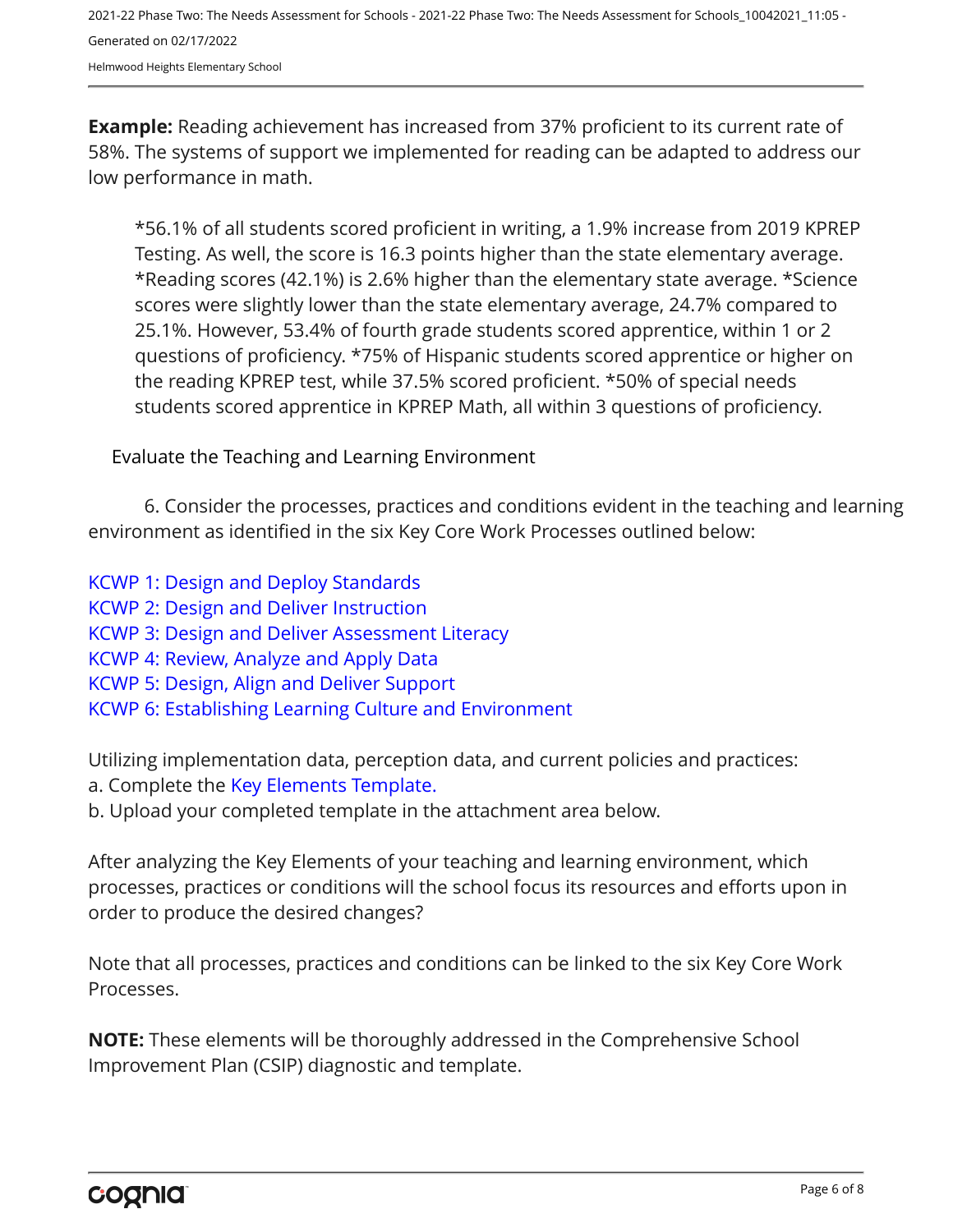Helmwood Heights Elementary School

After completing the Key Elements Template, the focus of the school is to ensure that our programs that were implemented in the 2019-2020 school year are seen to fruition. These programs include station teaching and maintaining a balanced literacy approach across all grade levels. In addition to these programs, we have implemented Kagan Structures. Our staff has had two days of Kagan Training out of 5 and have implemented structures with fidelity this current school year. As well, Helmwood will be adding another system that will address Math. Our math scores from 2021 KPREP Testing were lower than the state elementary average albeit during the Covid 19 Pandemic. So, beginning in January, we will begin learning checks in Math monthly that are computer based and will provide an instant snapshot of where are students are in Math. Within PLCs, we will analyze the data for trends, standards that aren't being met, and developing a plan to address deficiencies based on the learning check.